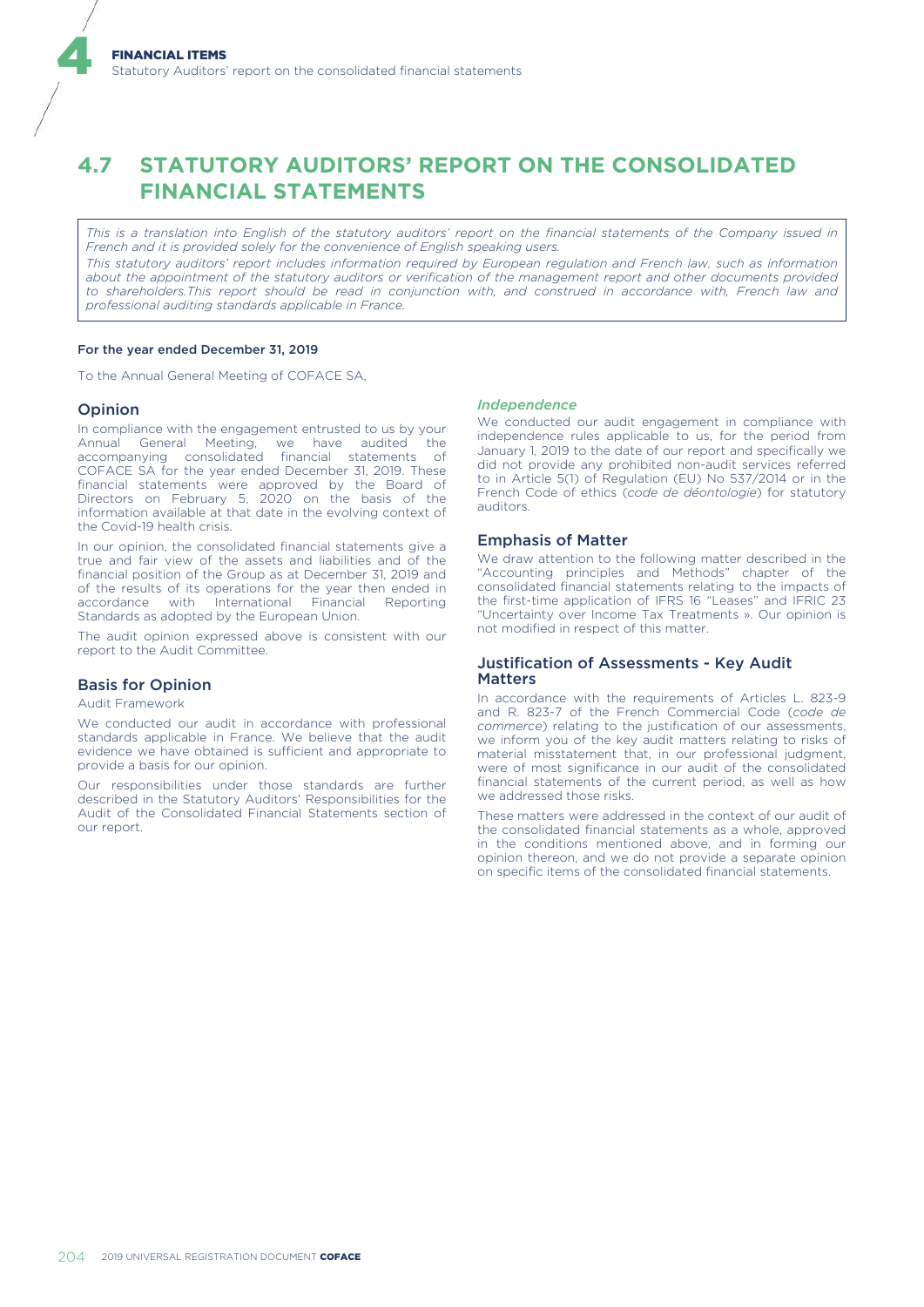4



| <b>Identified Risk</b>                                                                                                                                                                                                                                                                                                                                                                                                                                                                                                                                                                                                                                                                                                                                                                                                                                                                                                                                                                                                                                                                                                                                                                                                | Our response                                                                                                                                                                                                                                                                                                                                                                                                                                                                                                                                                                                                       |
|-----------------------------------------------------------------------------------------------------------------------------------------------------------------------------------------------------------------------------------------------------------------------------------------------------------------------------------------------------------------------------------------------------------------------------------------------------------------------------------------------------------------------------------------------------------------------------------------------------------------------------------------------------------------------------------------------------------------------------------------------------------------------------------------------------------------------------------------------------------------------------------------------------------------------------------------------------------------------------------------------------------------------------------------------------------------------------------------------------------------------------------------------------------------------------------------------------------------------|--------------------------------------------------------------------------------------------------------------------------------------------------------------------------------------------------------------------------------------------------------------------------------------------------------------------------------------------------------------------------------------------------------------------------------------------------------------------------------------------------------------------------------------------------------------------------------------------------------------------|
| Provisions for unknown claims represent an estimate of the claims<br>expense incurred during the year but not yet reported at the<br>balance sheet date. They also include specific provisions recorded<br>for claims that have not yet been proven but whose probability of<br>occurrence is high and for which the compensation that would<br>potentially be paid would be significant.<br>At December 31, 2019, the amount of these provisions amounted to<br>$\epsilon$ 737 million in the consolidated financial statements. As indicated<br>in the chapter "Accounting principles and Methods", section<br>"Insurance operations" of the notes to the consolidated financial<br>statements, these provisions are determined, on the one hand, by<br>the application of deterministic statistical methods on the basis of<br>historical data and, on the other hand, by the use of assumptions<br>using expert judgment to estimate the ultimate load (this ultimate<br>load corresponds to the load borne until the complete disaster).<br>Thus, as the provision for unknown claims includes accounting<br>estimates with a high degree of uncertainty, we considered this<br>aggregate as a key audit matter. | To cover the risk associated with estimating provisions for claims,<br>we implemented the following approach:<br>Works carried out at the level of the central team:<br>• We assessed the relevance of the method used to determine the<br>ultimate claims charge, in conjunction with our actuaries;<br>$\blacklozenge$ We identified the risk relating to the evaluation of provisions for<br>late claims as a significant risk in the instructions communicated<br>to the auditors of the entities included in the scope of work on<br>the consolidated accounts and review the conclusions of the<br>auditors: |
|                                                                                                                                                                                                                                                                                                                                                                                                                                                                                                                                                                                                                                                                                                                                                                                                                                                                                                                                                                                                                                                                                                                                                                                                                       | • We analyzed the retrospective review of technical provision by<br>comparing provisions opening balance with actual claims carried<br>out by the group at the consolidated level.<br>Work carried out at the level of each entity included in the audit<br>scope:<br>• We reviewed the internal control mechanism implemented to<br>estimate provisions for claims and the expected ultimate cost of                                                                                                                                                                                                              |
|                                                                                                                                                                                                                                                                                                                                                                                                                                                                                                                                                                                                                                                                                                                                                                                                                                                                                                                                                                                                                                                                                                                                                                                                                       | claims, and tested the design and the implementation;<br>◆ We assessed the relevance of the method, used to determine the<br>expected ultimate cost of claims;                                                                                                                                                                                                                                                                                                                                                                                                                                                     |
|                                                                                                                                                                                                                                                                                                                                                                                                                                                                                                                                                                                                                                                                                                                                                                                                                                                                                                                                                                                                                                                                                                                                                                                                                       | • We assessed any changes in claim payment processes and<br>procedures that could affect the assumption of reproducibility of<br>the past in the future and draw the consequences on the<br>assumptions to be used for calculating the ultimate;                                                                                                                                                                                                                                                                                                                                                                   |
|                                                                                                                                                                                                                                                                                                                                                                                                                                                                                                                                                                                                                                                                                                                                                                                                                                                                                                                                                                                                                                                                                                                                                                                                                       | ◆ We tested the reliability of the underlying claims data used in the<br>actuarial calculations:                                                                                                                                                                                                                                                                                                                                                                                                                                                                                                                   |
|                                                                                                                                                                                                                                                                                                                                                                                                                                                                                                                                                                                                                                                                                                                                                                                                                                                                                                                                                                                                                                                                                                                                                                                                                       | • We performed an independent recalculation of the credit<br>insurance provisions on a portion of the portfolio and verified<br>that the company's methods had been correctly applied;                                                                                                                                                                                                                                                                                                                                                                                                                             |
|                                                                                                                                                                                                                                                                                                                                                                                                                                                                                                                                                                                                                                                                                                                                                                                                                                                                                                                                                                                                                                                                                                                                                                                                                       | • We analyzed the retrospective review of technical provision by<br>comparing provisions opening balance with actual claims.                                                                                                                                                                                                                                                                                                                                                                                                                                                                                       |

# *Measurement of Insurance business investments*

| <b>Identified Risk</b>                                                                                                                                                                                                                                                                                                                                                                                                                                                                                                                                                                                                                                                                                                                                                                                                                                                                                                                                                              | Our response                                                                                                                                                                                                                                                                                                                                                                                                                                                                                                                                                                                                                                                                                                                                                                                                                                                                                                                                                                                              |
|-------------------------------------------------------------------------------------------------------------------------------------------------------------------------------------------------------------------------------------------------------------------------------------------------------------------------------------------------------------------------------------------------------------------------------------------------------------------------------------------------------------------------------------------------------------------------------------------------------------------------------------------------------------------------------------------------------------------------------------------------------------------------------------------------------------------------------------------------------------------------------------------------------------------------------------------------------------------------------------|-----------------------------------------------------------------------------------------------------------------------------------------------------------------------------------------------------------------------------------------------------------------------------------------------------------------------------------------------------------------------------------------------------------------------------------------------------------------------------------------------------------------------------------------------------------------------------------------------------------------------------------------------------------------------------------------------------------------------------------------------------------------------------------------------------------------------------------------------------------------------------------------------------------------------------------------------------------------------------------------------------------|
| Insurance business investments amounted to $\epsilon$ 2.991 million at<br>December 31, 2019.<br>As indicated in the chapter "Accounting principles and Methods",<br>section "Financial assets" of the notes to the consolidated financial<br>statements, the insurance business investments are determined at<br>the end of the financial year, based on their classification associated<br>with the management intention selected for each line of security by<br>the Group.<br>A level of judgment is required to determine this measurement:<br>• Impairment testing realized by the Management and<br>◆ The valuation of unlisted securities, in particular non-consolidated<br>equity investments and shares in SCI / SCPI. (Real Estate<br>Investment trust)<br>Given the amount involved and the judgment made by the<br>Management to detect the impairment of the securities in the<br>portfolio, we deemed this to be a key audit matter at December<br>$31^{st}$ , 2019. | To assess the measurement of the insurance business investment.<br>our audit work consisted mainly in verifying that the valuation<br>used by the Management were based on an appropriate valuation<br>method and quantified elements used, according to the type of<br>security:<br>For valuations based on market elements:<br>◆ We verified the stock prices used;<br>For valuations based on forecasting elements:<br>• We obtained the business plans established by the Management<br>and assessed the relevance and the justification of the<br>assumptions made;<br>• We verified the consistency of the main assumptions used with<br>the economic environment:<br>• We compared the consistency of the forecasts retained for the<br>previous periods with the corresponding outcomes on a sample<br>of securities:<br>• We compared the underlying documentation to the impairment<br>indices, and we validated the numbers in the aforementioned<br>document in relation to external sources. |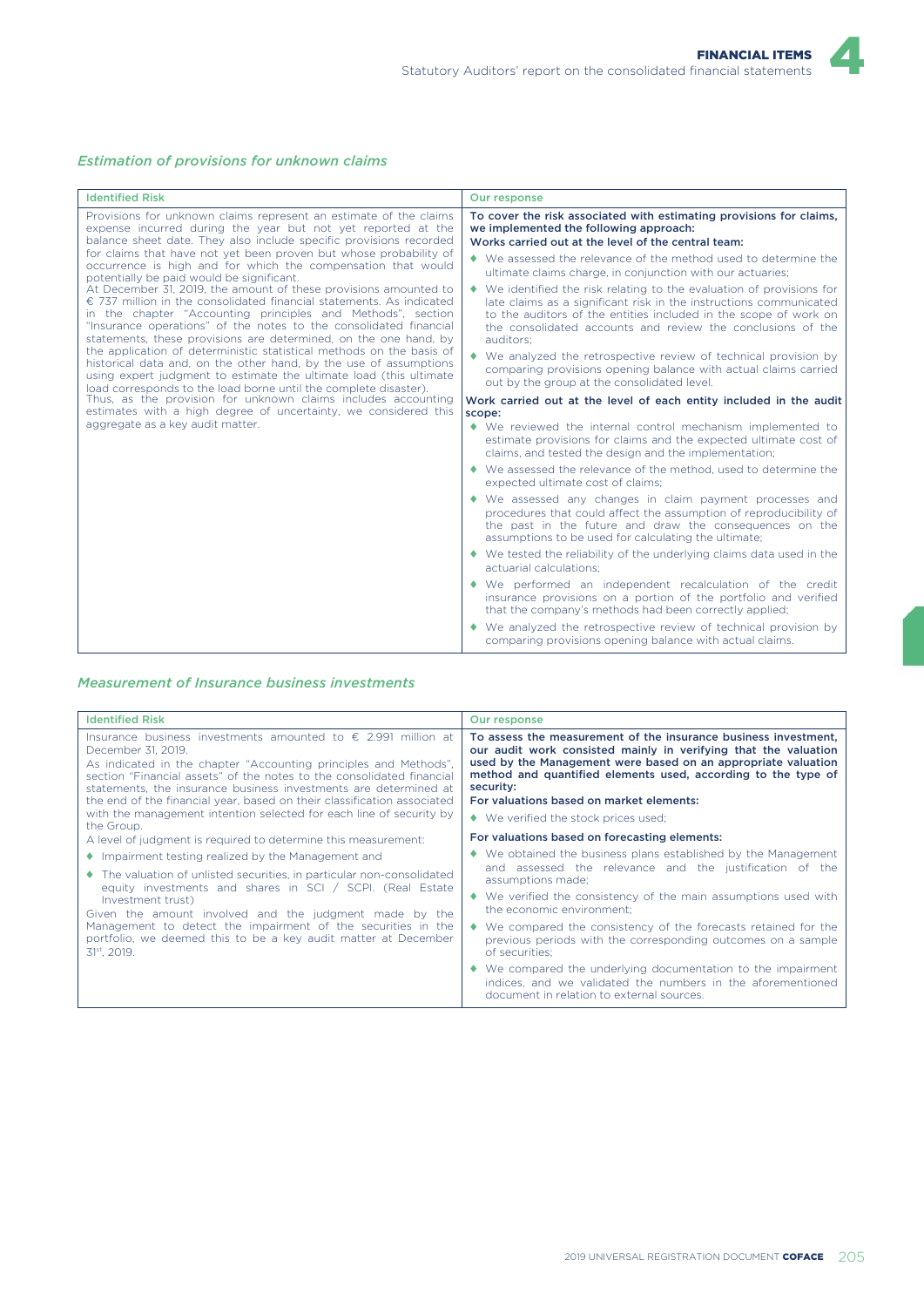## *Estimation of provisions for unwritten earned premiums*

| <b>Identified Risk</b>                                                                                                                                                                                                                                                                                                                                                                                                                                                                                                                                                                                                                                                                                                                                                                                                                                                                                                                                                               | Our response                                                                                                                                                                                                                                                                                                             |
|--------------------------------------------------------------------------------------------------------------------------------------------------------------------------------------------------------------------------------------------------------------------------------------------------------------------------------------------------------------------------------------------------------------------------------------------------------------------------------------------------------------------------------------------------------------------------------------------------------------------------------------------------------------------------------------------------------------------------------------------------------------------------------------------------------------------------------------------------------------------------------------------------------------------------------------------------------------------------------------|--------------------------------------------------------------------------------------------------------------------------------------------------------------------------------------------------------------------------------------------------------------------------------------------------------------------------|
| Unwritten earned premiums amounted to $\epsilon$ 123 million in the<br>financial statements at December 31, 2019.<br>As indicated in the chapter "Accounting principles and Methods",<br>section "Insurance operations" of the notes to the financial<br>statements, unwritten earned premiums are determined based on an<br>estimate of expected premiums for the period. The provision is the<br>difference between this estimate, and the premiums recorded.<br>This provision presents a significant risk of material misstatement<br>given to the uncertainties inherent in certain items taken into<br>account in making the estimates. The risk lies in particular in the<br>factors used to determine the ultimate ( <i>i.e.</i> once premiums have<br>been written for their final amount) which relies on statistical<br>methods.<br>Thus, we consider this to be a key audit matter even though the<br>change in the provision from one year to the next is very limited. | In order to assess whether the estimation of unwritten earned<br>premiums amount was reasonable, we implemented the following<br>audit approach:<br>Works carried out at the level of the central team:<br>Assess the relevance of the method used to determine the                                                      |
|                                                                                                                                                                                                                                                                                                                                                                                                                                                                                                                                                                                                                                                                                                                                                                                                                                                                                                                                                                                      | ultimate premiums (EPNW method);<br>Identify the risk relating to the assessment of earned premiums<br>not issued as a significant risk in the instructions communicated<br>to the auditors of the entities included in the scope of work on<br>the consolidated accounts and review the conclusions of the<br>auditors. |
|                                                                                                                                                                                                                                                                                                                                                                                                                                                                                                                                                                                                                                                                                                                                                                                                                                                                                                                                                                                      | Work carried out at the level of each entity included in the audit                                                                                                                                                                                                                                                       |
|                                                                                                                                                                                                                                                                                                                                                                                                                                                                                                                                                                                                                                                                                                                                                                                                                                                                                                                                                                                      | scope:                                                                                                                                                                                                                                                                                                                   |
|                                                                                                                                                                                                                                                                                                                                                                                                                                                                                                                                                                                                                                                                                                                                                                                                                                                                                                                                                                                      | ◆ We reviewed the internal control system relating to the premium<br>estimation process and we tested the design and the<br>implementation;                                                                                                                                                                              |
|                                                                                                                                                                                                                                                                                                                                                                                                                                                                                                                                                                                                                                                                                                                                                                                                                                                                                                                                                                                      | We assessed any changes in the billing processes and<br>procedures that could affect the assumption of reproducibility of<br>the past in the future and draw the consequences on the<br>assumptions to be used for calculating the ultimate;                                                                             |
|                                                                                                                                                                                                                                                                                                                                                                                                                                                                                                                                                                                                                                                                                                                                                                                                                                                                                                                                                                                      | • We verified the consistency of the assumptions used to<br>determine the forecasts:                                                                                                                                                                                                                                     |
|                                                                                                                                                                                                                                                                                                                                                                                                                                                                                                                                                                                                                                                                                                                                                                                                                                                                                                                                                                                      | • We reconciled the bases of the calculation with data from the<br>financial statements;                                                                                                                                                                                                                                 |
|                                                                                                                                                                                                                                                                                                                                                                                                                                                                                                                                                                                                                                                                                                                                                                                                                                                                                                                                                                                      | We compared the estimates of unwritten earned premiums<br>recognized at the opening of the financial year with actual results<br>to assess the relevance of the method implemented.                                                                                                                                      |

# Specific Verifications

4

We have also performed, in accordance with professional standards applicable in France, the specific verifications required by laws and regulations of the information given in the Group's management report of the Board of Directors approved on February 5, 2020.

We precise that it is not our role to report the matters related to the sincerity and the concordance with the consolidated financial statements of Solvency II information extracted from the report required under the article L.356-23 of the insurance code (*code des assurances*).

We have no matters to report as to its fair presentation and its consistency with the consolidated financial statements. With regard to the events which occurred and the facts known after the date the financial statements were approved by Board of Directors relating to the impact of the Covid-19 crisis, the management indicated to us that they will be communicated to the Annual General Meeting called to approve the financial statements.

We attest that the consolidated declaration of extrafinancial performance, required by Article L.225-102-1 of the French Commercial Code (*code de commerce*), is included in the Group's management report, it being specified that, in accordance with the provisions of Article L.823-10 of this code, we have verified neither the fair presentation nor the consistency with the consolidated financial statements of the information contained therein and this information must be reported by an independent third party.

# Report on Other Legal and Regulatory Requirements

## *Appointment of the Statutory Auditors*

We were appointed as statutory auditors of COFACE SA by the sole shareholder held on February 28, 2008 for KPMG S.A. and by the Annual General Meeting held on May 3, 2007 for Deloitte & Associés. The previous auditors were Deloitte & Associés or another entity of the Deloitte network, whose original appointment details could not be determined.

As at December 31, 2019, KPMG was in the 12<sup>th</sup> year of total uninterrupted engagement and Deloitte & Associés was in the 13<sup>th</sup> year and 6<sup>th</sup> year since securities of the Company were admitted to trading on a regulated market.

# Responsibilities of Management and Those Charged with Governance for the Consolidated Financial Statements

Management is responsible for the preparation and fair presentation of the consolidated financial statements in accordance with International Financial Reporting Standards as adopted by the European Union, and for such internal control as management determines is necessary to enable the preparation of consolidated financial statements that are free from material misstatement, whether due to fraud or error.

In preparing the consolidated financial statements, management is responsible for assessing the Company's ability to continue as a going concern, disclosing, as applicable, matters related to going concern and using the going concern basis of accounting unless it is expected to liquidate the Company or to cease operations.

The Audit Committee is responsible for monitoring the financial reporting process and the effectiveness of internal control and risks management systems and where applicable, its internal audit, regarding the accounting and financial reporting procedures.

The consolidated financial statements were approved by the Board of Directors.